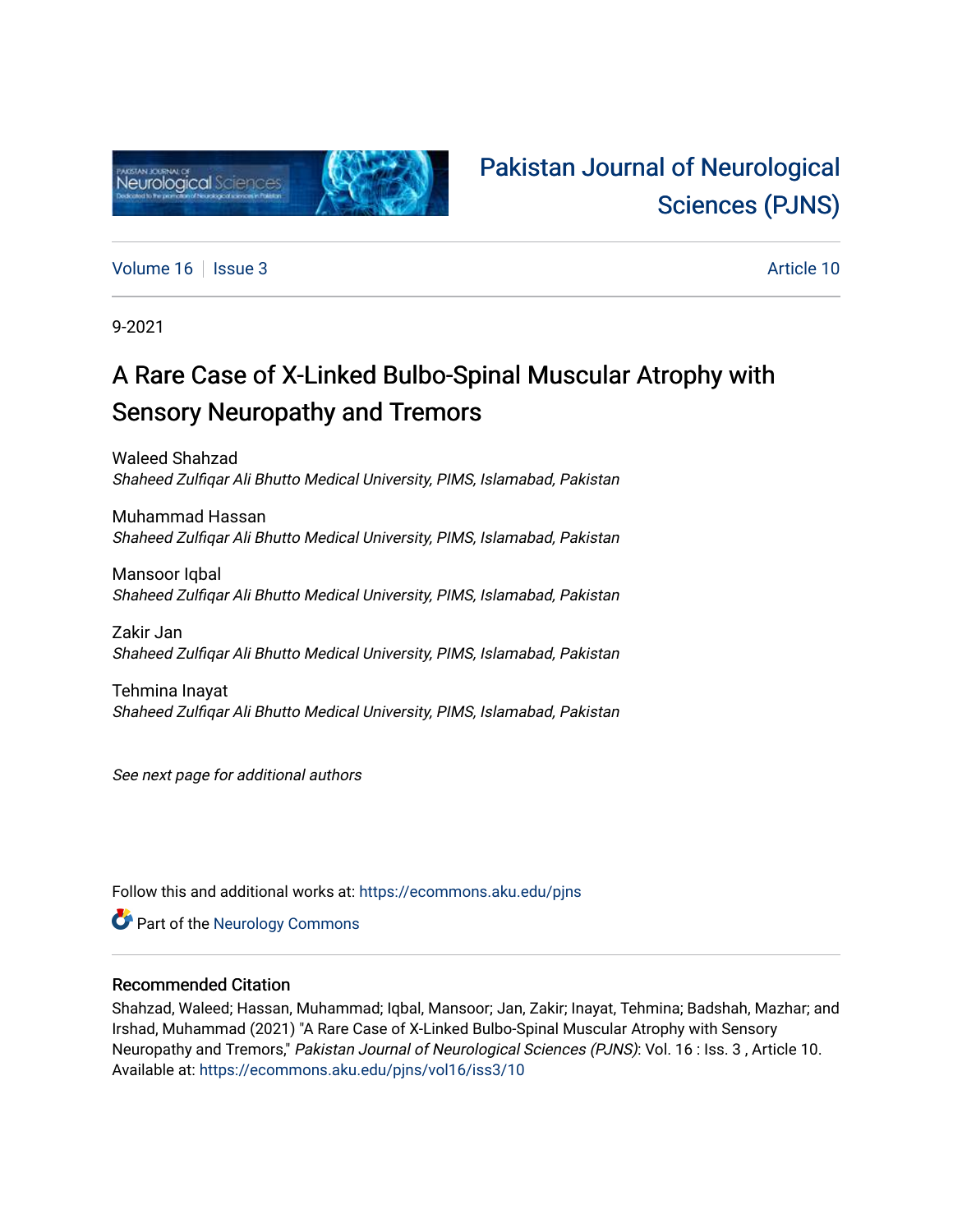### A Rare Case of X-Linked Bulbo-Spinal Muscular Atrophy with Sensory Neuropathy and Tremors

### Authors

Waleed Shahzad, Muhammad Hassan, Mansoor Iqbal, Zakir Jan, Tehmina Inayat, Mazhar Badshah, and Muhammad Irshad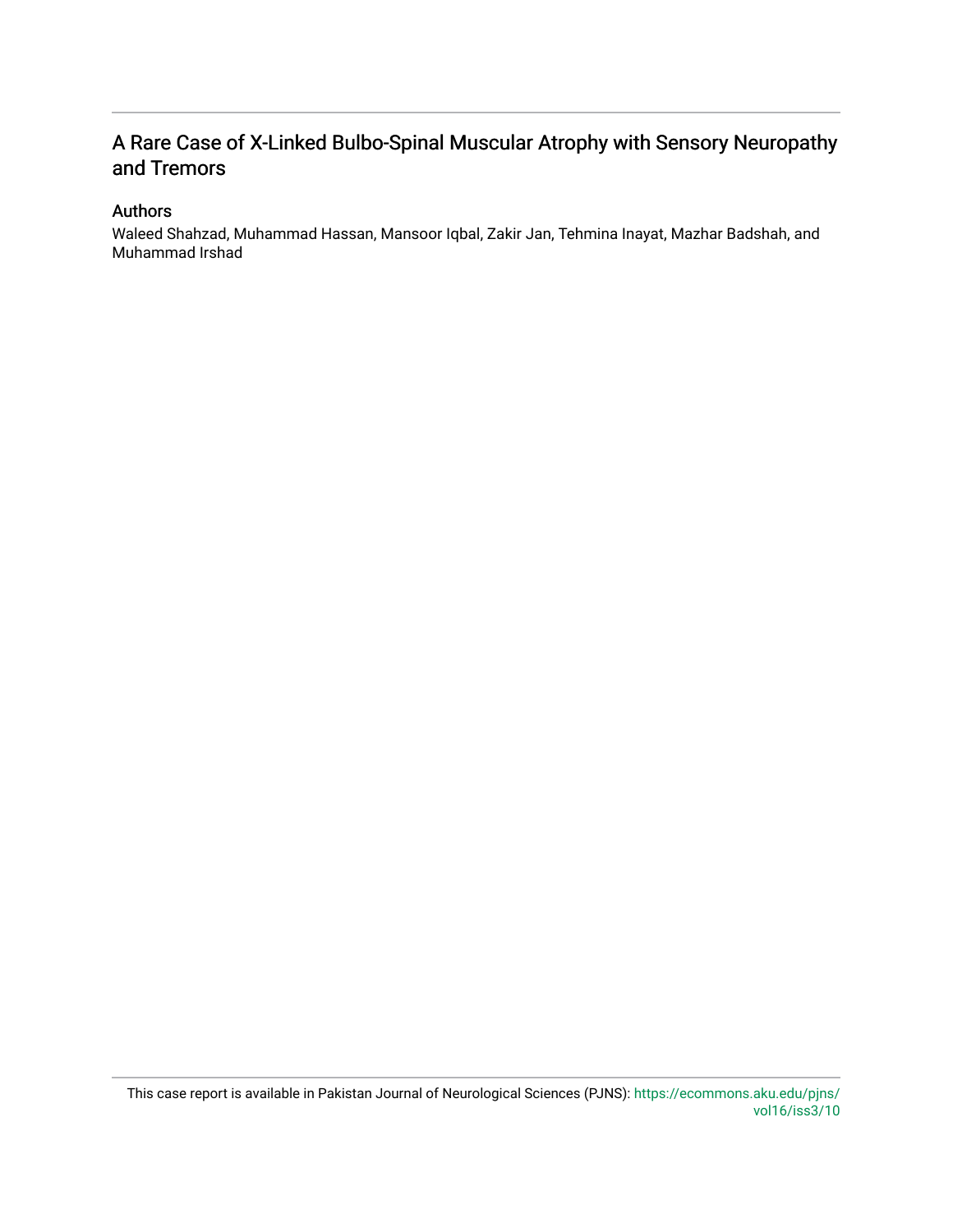# A RARE CASE OF X-LINKED BULBO-SPINAL MUSCULAR ATROPHY WITH SENSORY NEUROPATHY AND TREMORS

Waleed Shahzad<sup>1</sup> Muhammad Hassan<sup>2</sup> Mansoor Iqbal<sup>3</sup> Zakir Jan<sup>3</sup> Tehmina Inayat<sup>4</sup>Mazhar Badshah<sup>5</sup> Muhammad Irshad<sup>6</sup> *1,2,3,3,5,6 Department of Neurology, Shaheed Zulqar Ali Bhutto Medical University, PIMS, Islamabad, Pakistan 4 Department of Internal Medicine, Shaheed Zulqar Ali Bhutto Medical University, PIMS, Islamabad, Pakistan*

*Correspondence Author: Waleed Shahzad, Department of Neurology, Shaheed Zulfiqar Ali Bhutto Medical University, PIMS, Islamabad, Pakistan Email: valeed@live.com*

*Date of submission: March 29, 2021 Date of revision: August 12, 2021 Date of acceptance: August 15, 2021*

#### ABSTRACT:

Kennedy disease (KD) is also known as spino bulbar muscular atrophy caused by a tandem C-A-G tri-nucleotide repeat. It is an adult-onset X-linked recessive inherited neurodegenerative disease involving lower motor neuron damage with predominance of facial muscles. It is often accompanied with androgen sensitivity, sensory nerve damage and endocrinal involvement. It has similar confusing symptoms and is often mis-diagnosed with most of the neuromuscular diseases like POEMS syndrome, myasthenia gravis, mitochondrial myopathy and amyotrophic lateral sclerosis. Hence clinical differentiation is important to prevent adverse outcomes and un-necessary treatment. Here we describe a rare case of a 46 year old Pakistani male who presented to us with progressive weakness and tingling of the limbs, bulbar symptoms, postural tremors and painful recurrent ulceration of the feet. Based on family history, clinical and electro diagnostic study he was diagnosed to have Kennedy disease. To the best of our knowledge, it is the first case report of Kennedy disease from Pakistan.

KEYWORDS: spino bulbar muscular atrophy, Kennedy disease, CAG repeat, X-linked recessive, POEMS syndrome

#### INTRODUCTION

In 1968 first report was published on an X-linked spinobulbar muscular atrophy and since the knowledge of its genetics in 1991 Kennedy disease (KD) has drawn attention of clinicians worldwide [1,2]. Its onset is mostly in the third decade of life and at approximately around 40 years of age with incidence rate of 1/100,000, the highest incidence being reported in the region of Wazard in Finland [3]. This disease manifests itself with lower motor-neuron damage clinically presenting with proximal as well as distal muscle weakness, muscular atrophy, cramps, sensory neuropathy, incomplete androgen insensitivity syndrome, endocrine involvement such as gynecomastia, impotence, testicular atrophy, metabolic changes, fine as well as postural tremors of hands, dysphagia, dysarthria, nasal voice and fasciculations particularly in the tongue [4]. Chewing is difficult due to fatigue and weakness of temporalis and masseter muscles with relative preservation of pterygoid muscles, but jaw drop can be seen [4]. Affected patients are always at a hazard of choking and aspiration-pneumonia due to involvement of bulbar muscles. It is caused by a tri-nucleotide CAG expansion and a mutation in exon 1 of the androgen receptor gene on the long arm of chromosome  $X$  (Xq 11-12) [5]. In comparison to other variants of motor neuron

diseases, such as amyotrophic-lateral-sclerosis, progression in Kennedy is comparatively slower, with 2% decline in muscle power annually [6]. Some studies have shown that muscle decline in such patients is not only due to the involvement of motor-neurons but somewhat a primary myopathic-process is also involved [6]. Due to its over lapping features and clinical signs not being evident in the early course of the disease it is often confused with polyneuropathy, organomegaly, endocrine involvement, monoclonal gammopathies, and skin changes (POEMS syndrome), myasthenia gravis, mitochondrial myopathies, and amyotrophic lateral sclerosis. POEMS is a paraneoplastic disease due to plasma cell disorders. It is important for clinicians to have an acumen to differentiate Kennedy disease with all these orders. Here we describe a rare case of a 46 year old Pakistani male with progressive weakness and tingling of the limbs, bulbar symptoms, postural tremors and painful recurrent ulceration of the feet. To the best of our knowledge, it is the first case report of Kennedy disease from Pakistan.

#### CASE PRESENTATION:

A 46 year old Pakistani male presented to neurology out patient department with a history of adult insidious onset, gradually progressive, symmetrical weakness and tingling of upper as well as lower limbs for the past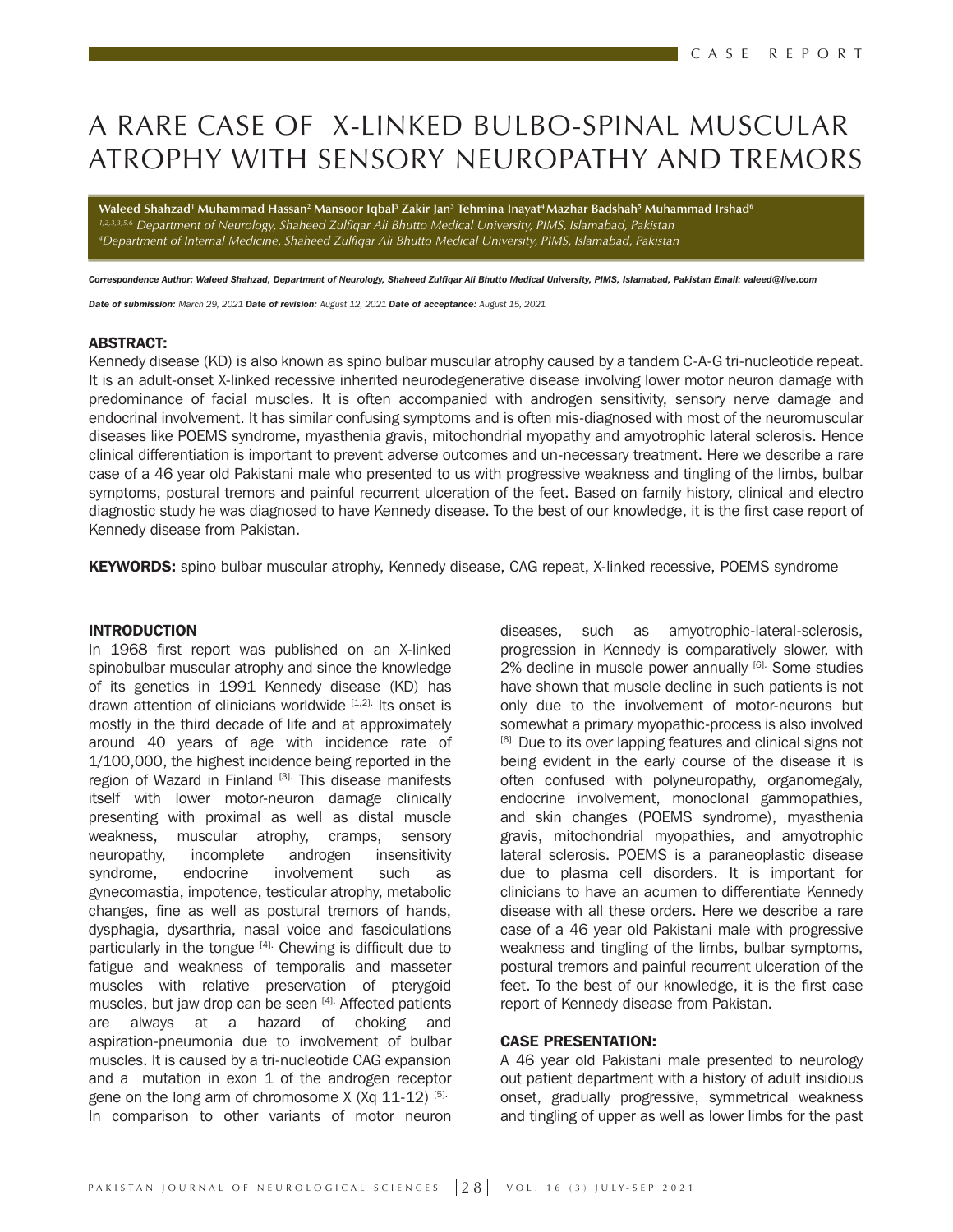6 years. This was followed by fine tremors in hands for 1.5 years and dysphagia, dysarthria, nasal regurgitation and a hot potato voice for the last 2 months. For the last 2 weeks he has developed tingling and twitching over extremities and face, cramps, fatiguability and loss of libido. Family history was significant in one of his brothers and maternal uncle whose disease was confirmed through NCS and EM G studies (Figure 1). He declined any past history of arthralgias, weight loss, photosensitivity, excessive urination or thirst. He belongs to a poor family and is a driver by profession having three children. He is a non smoker and non-addict. On physical examination his vital signs were normal, he had bilateral gynecomastia with bilateral postural tremors in hands, scanty pubic hair, and testicular atrophy (Figure 2). He had wasting of bilateral scapular and small muscles of hands with dysmorphic facial features including wasting of jaw muscles, weak articulation, bilateral facial muscle weakness with difficulty blowing air and whistling, atrophied tongue with fasciculations and palatal weakness (Figure 3). There was symmetrical weakness of proximal as well as distal muscles of upper and lower limbs, muscle strength was reduced, and tone was flaccid in all limbs . Reflexes were globally absent and had a mute planter. Jaw jerk and gag reflex were intact. There was no rigidity. He had a Medical Research Council sum-score of 50/60. Sensations to pin-prick were reduced in glove-stocking pattern distally in lower limbs with normal peri anal sensation and normal sense of position and vibration. Gait was high-steppage on straight walk. Abdominal, cardiovascular and chest examination revealed no abnormalities. Laboratory tests showed a normal blood profile and indices. Hepatic and renal functions, blood sugars and chest imaging showed no pathology. Serum levels of Vitamin-D, calcium and thyroid profiles were normal. Echocardiography and electrocardiogram were unremarkable. Lumbar puncture showed normal cell count and proteins. Repetitive nerve stimulation of (right median, ulnar, radial, Musculo cutaneous and facial nerve), anti-acetylcholine receptor antibodies and serum lactate levels showed no abnormality. Imagine of cervical spine showed no evidence of cord disease. Oral glucose-tolerance-test showed impaired glucose levels (levels of glucose in venous sample two hours post-prandial was 8.6mmol); triglycerides: 1.84mmol/L; lactic-acid: 3.4mmol/L; lactate-dehydrogenase (LDH): 156 IU/L; creatine-kinase levels were raised to (CK): 659 IU/L. Serum levels of estradiol were high (49.46 pg per ml) and prolactin was raised (27.69 ng per ml). Urine and serum protein electrophoresis showed no monoclonal antibodies. Nerve conduction study (NCS) of the limbs showed attenuation of ulnar, radial, tibial and peroneal nerve compound action potential amplitude while motor nerve conduction

velocities were normal. The sensory potential amplitudes of the median and ulnar nerves were significantly attenuated. Superficial sural and peroneal nerve sensory potentials did not elicit response. 'F' waves obtained from stimulation of the ulnar and tibial nerve appeared lower than 50%. Electromyography (EMG) study was neuropathic with findings suggestive of both active and chronic denervation and reinnervation in a diffuse distribution including upper/ lower limbs, thoracic paraspinals and the genioglossus muscles. Muscle biopsy of the left quadriceps showed signs of chronic denervation marked predominance of type I muscle fibers with variable and diffuse non specific changes. Sural nerve biopsy showed loss of large diameter myelinated axons Genetic testing could not be done due to non-availability and financial constraints of the patient. On the basis of his typical clinical findings, positive family history and multi system involvement beyond just the motor neurons he was diagnosed to have Kennedy disease. He was started on symptomatic treatment with propranolol at 80mg/day to control his tremors along with physiotherapy, speech therapy and facial muscle exercises as the main stay of treatment. Life style modification was advised for new onset mild diabetes with monitoring of glucose levels. Daily dressing, hydration of skin and foot care was advised for sensory ulcerations. Patient and his family was counseled regarding prognosis and an endocrinologist was taken on board for further management.



**Figure 1:** Family pedigree showing X-linked inheritance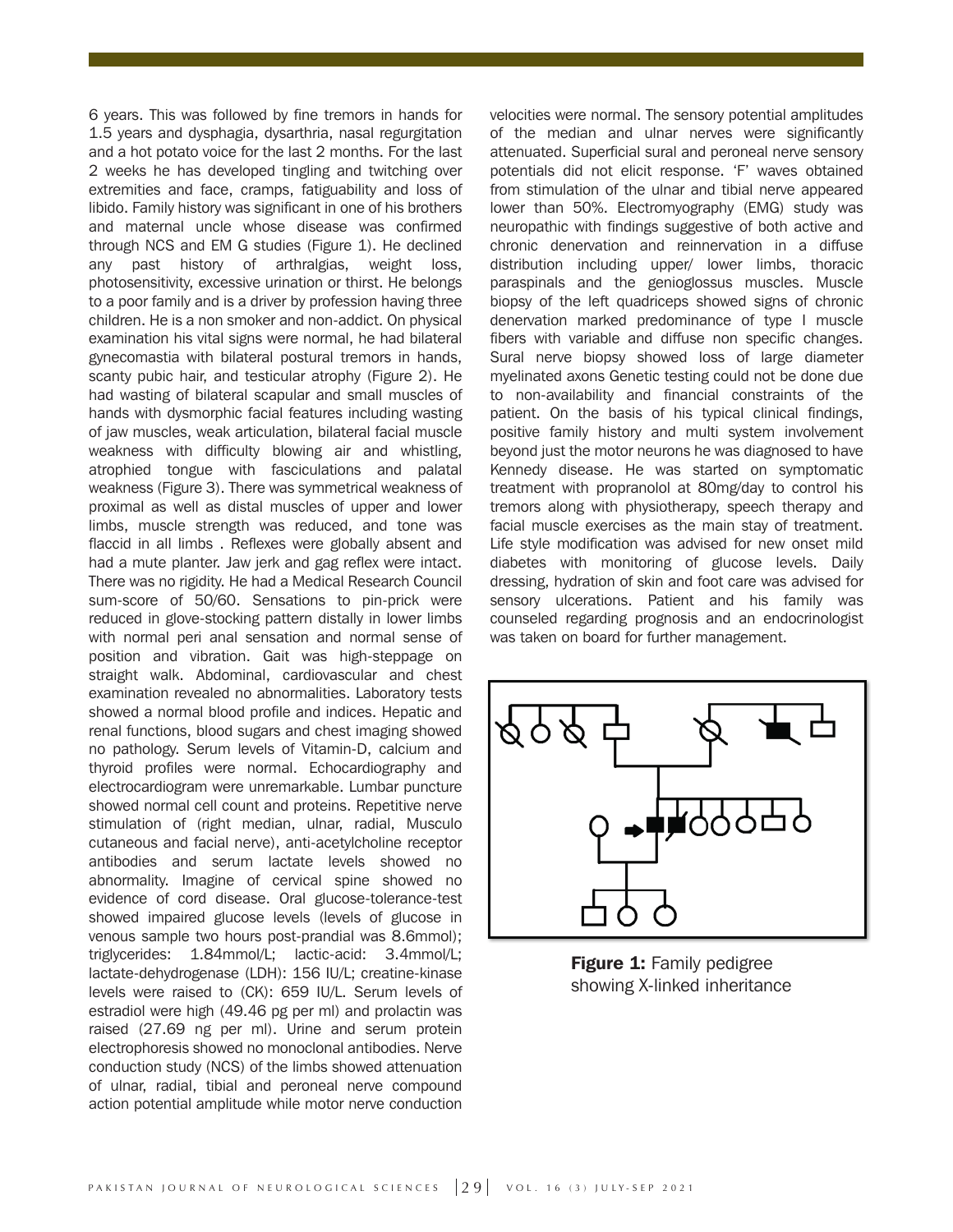

Figure 2: Bilateral gynecomastia and facial muscle wasting



Figure 3: Tongue atrophy

#### DISCUSSION:

Kennedy disease must be clinically differentiated from other varieties of spinal muscular atrophy, hereditary sensory and motor polyneuropathies, myasthenia gravis, POEMS syndrome and amyotrophic lateral sclerosis. The main differentiating points are the patterns of inheritance, family history and the typical clinical features due to endocrinopathies [7]. During the early course of the disease, it might be very difficult to diagnose on the basis of early symptoms like muscle cramping and easy fatiguability leading to mis diagnosis of myasthenia gravis, early motor neuron disease, amyotrophic lateral sclerosis, limb-girdle or facio-scapulo-humeral muscular dystrophies or hereditary neuropathies [8]. In our patient cervical-cord disease, myasthenia-gravis, POEMS syndrome and mitochondrial-myopathies were excluded together with comprehensive clinical history, strong familial history, typical clinical features, and the laboratory results. He had postural tremors, facial muscle involvement, bulbar signs, impaired glucose tolerance test, abnormal breast development, loss of libido and testicular atrophy along with electrodiagnostic studies which all favored the diagnosis of Kennedy disease rather than immune-mediated polyneuropathies or gammopathies. The only limitation in our case was the genetic testing which could not be done due to financial constraints, limited resources of the family and non availability of genetic testing in our country. Tremors have been rarely described in neuronopathies but may not be uncommon accounting for about 40% of patients developing postural tremors or head tremors later in life as in Kennedy disease [9]. Sensory neuropathy with abnormal evoked potentials on electro diagnostic studies is not un-usual in Kennedy disease and must not be confused with any alternative diagnosis like acquire or immune mediated demyelinating polyneuropathies [10]. Currently no cure has been found for Kennedy disease and the goal is to treat symptomatically with physiotherapy and rehabilitation as the main stay to slow down muscle atrophy. Since this disease shows androgen-dependent pathophysiology therefore by inhibiting the action of androgens using a 5 alpha-reductase inhibitor dutasteride can be fruitful to halt progression of neuro degeneration in such patients but proven clinical trials have not been published [11]. Due to its atypical clinical features, misdiagnosis is common in Kennedy disease causing inappropriate treatment. This not only increases economic burden on patients and their families but also increases psychological impact on patient's mind.

CONCLUSION: It is important to differentiate Kennedy disease from other neuromuscular disorders as many disorders of varying severity and outcomes show close resemblance. Due to its atypical clinical features, misdiagnosis is common in Kennedy disease causing inappropriate treatment. This not only increases economic burden on patients and their families but also increases psychological impact on patient's mind. Co-existing sensory neuropathy also requires prompt patient education to prevent recurrent painful ulcerations and limb amputation.